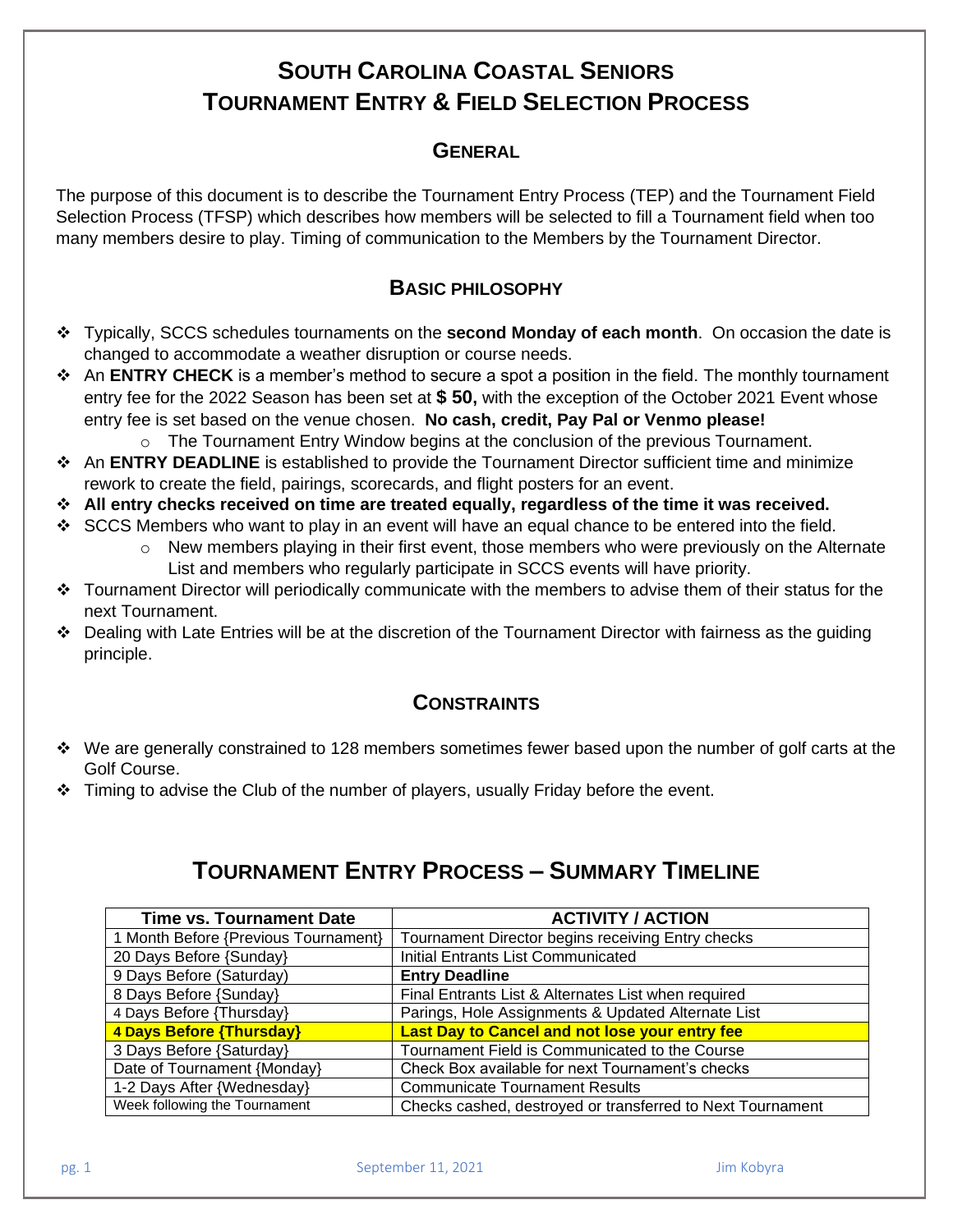# **SOUTH CAROLINA COASTAL SENIORS TOURNAMENT ENTRY & FIELD SELECTION PROCESS**

## **TOURNAMENT ENTRY PROCESS**

1. Members begin the entry process by submitting checks via Check Box at the previous tournament or by Mail after the conclusion of the previous Tournament. Checks should be made out to South Carolina Coastal Seniors or SCCS and indicate which tournament they are for on the memo line. Mail checks to:

> Jim Kobyra SCCS Tournament Director 4834 8th Tee Drive Hollywood, SC 29448

- 2. All checks received before the Entry Deadline are considered On-Time and are treated equally regardless of when they are received. Checks received after the **ENTRY DEADLINE {Saturday, 9 days before the Tournament}** are considered **LATE**.
	- a. If the Tournament maximum field is **not** exceeded by the Entry Deadline:
		- i. Members, whose checks are received late but prior to the Wednesday before the Tournament will be entered into the field as received until the maximum is reached.
		- ii. Members whose checks received after Wednesday mail will be entered into the field at the Tournament Directors discretion.
	- b. If the Tournament maximum field is exceeded members will be selected to be in the field based on the priority system described below. An Alternates List with a priority ranking will be generated and distributed.
- 3. If cancellations occur, Members on the Alternate List will be invited to participate in the field until the maximum number is reached. **Prompt acceptance is needed**.

### **CANCELLATIONS**

- 1. Members who have submitted a check but for whatever reason desire to cancel must notify the Tournament Director, preferably via email.
- 2. Cancellations received after the communication of the field to the Golf Course Pro Shop **forfeit** their fee.
- 3. Tournament Director will destroy the checks from members who cancelled from an event.
- 4. Members may request the Tournament Director to transfer their check to the next Tournament.
- 5. Tournaments postponed due to weather are not considered cancellations.